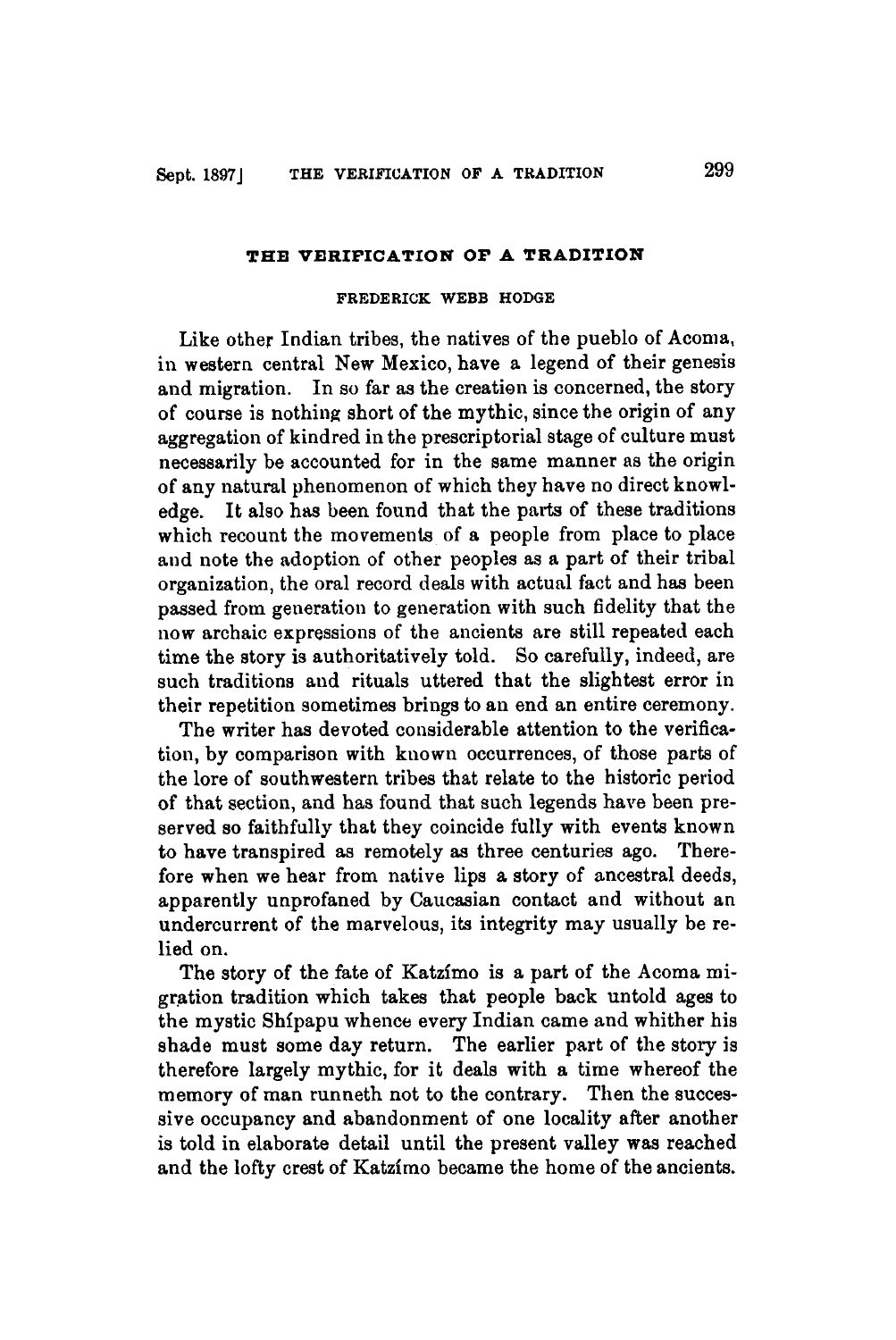**In** this part of the legend there is nothing that savors of the mystic; it is a plain story of the probable, unaffected by the civilizing influences that have been hovering over their fortified home for more than three and a half centuries.

Katzimo was their abiding place, but how long ago no tongue can tell. We only know that the present Acoma was occupied when Coronado came, in **1540,** with such an array of glittering splendor **as** this land had never before and has never since experienced. Five hundred, or just **as** likely a thousand, years inay have passed since the falling away of a great rock **mass**  that hitherto had given accessibility to the summit. Just such masses have fallen a thousand times since, some of them so recently that the elements have not had time to round their clean-cut edges.

The few inhabitants that remained in the village at the time of the catastrophe were cut **off** from their kindred in the fields below. In a short time their flesh became food for the ravens, and their bones remained to be bleached and powdered **by** a torrid sun and blown or washed away by wind or rain. Then the present Acoma was selected as a homesite, and there they lived when Coronado, and Espejo, and Oñate, and Vargas came, and there they live today-an honest, peace-loving, industrious community.

The legend of Katzimo waa first noted and puhlished' by Mr Charles F. Lummis, the well-known author, by whom it was communicated to Bandelier. In giving expression to his opinion Bandelier says : " Whatever may be true in this folk-tale about the rock of Katzim-a (as the Mesa Encantada is called by the Acomas), it is certain that its appearance and the amount of detritus accumulated around its base give some color to the legend."<sup>\*</sup> It is not probable that Bandelier examined the talus closely or he would not have failed to observe the potsherds scattered over the summit. Knowing the mesa to be inaccessible by ordinary means, he doubtless viewed the cliff from the plain.

In 1895, accompanied by Mr James S. Judd, now of Middletown, Conn., I visited the pueblo of Acoma, where the Katzimo tradition mas repeated to me. Proceeding to that interesting

**<sup>1</sup>St. Nicholw, 1W. Since thin reference WIW mndo. Mr. Lumlnia tina informed me**  that he first published the tradition in 1885.

<sup>1</sup> Papers of the Archæological Institute of America, Am. ser.,  $\mathbf{I}v$ , Final Report,  $\mathbf{I}t$ , **pp. 313-314, Cambridge, 1892.**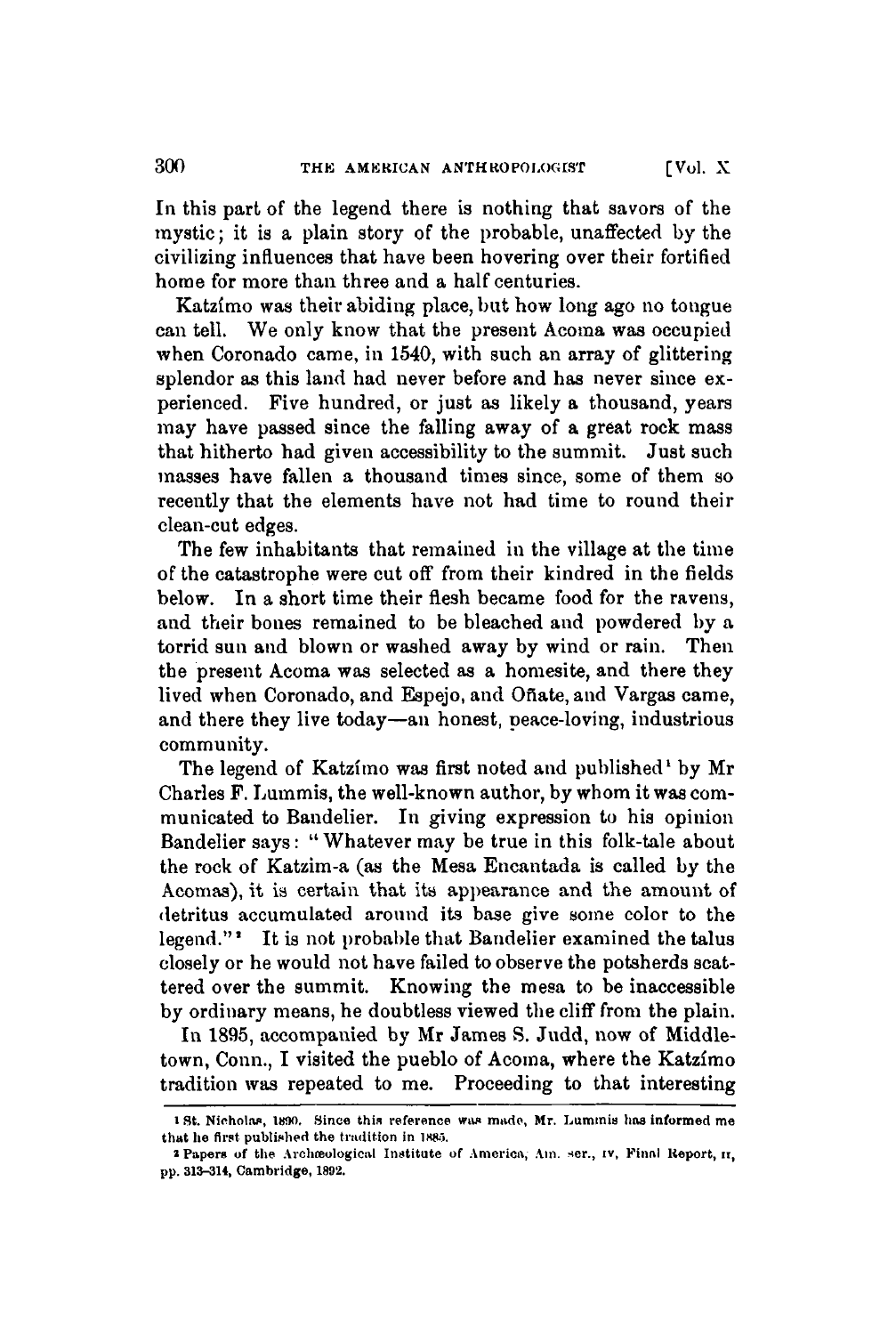cliff, I found little difficulty in making my way over the talus and up the great cleft near the southwestern corner to within about 60 feet of the summit, and while descending found traces of the hand and foot holes that must have formed a part of the original trail. The talus, I observed, contained numerous fragments of pottery, unquestionably of ancient ware. Some of the sherds gathered were decorated in a vitreous glaze, a method of ornamentation now unknown to any of the Pueblo potters. While it was found impossible to reach the crest of the mesa save by artificial means, I was satisfied that a sufficient body of evidence existed in the cleft and at the base to prove the verity of the Katzfmo tradition.

In July Iast an attempt was made by a representative of a prominent educational institution (who evidently had no previous training in archeologic work) to determine the truth of the legend of the Enchanted Mesa. With the aid of a life-line fired from a Lyle gun, this explorer was drawn to the summit, where he spent part of an afternoon **in an** examination of the surface. Nothing was found to indicate that the crest had previously been inhabited or, indeed, even visited.

**A** few weeks after the expedition of the University explorer, having completed some archeologic work west of Acoma, I decided to make another visit to Kstzfrno and scale the cliff. Equipping myself with an extension ladder comprising six 6-foot sections, some **200** feet of rope, and a pole-pick, I procured the remainder of my outfit at Laguna, where I had the good fortune to enlist the services of Major George **H.** Pradt, of that place ; JIr **A.** *C.* Vroinan, of Pwadena, Cala. ; Mr **H.** C. Hayt, of Chicago, **and** two Laguna Indians. The trip to Acoma was inade **011** September 1st. The following day was spent at that pueblo in witnessing the Fiesta de San Estevan, and early in the morning of the 3d our party proceeded northeastward three miles across the valley to the Enchanted Mesa.

It is not necessary to enter into the details of the climb, which occupied a little more than two hours. Very little difficulty was experienced in reaching the summit by way of the cleft above mentioned, through which, according to the tradition, the trail formerly passed. The truth of the legend was fully borne out by the finding of a series of ancient holes pecked in the stone to receive the rungs of the rude trail-ladder.